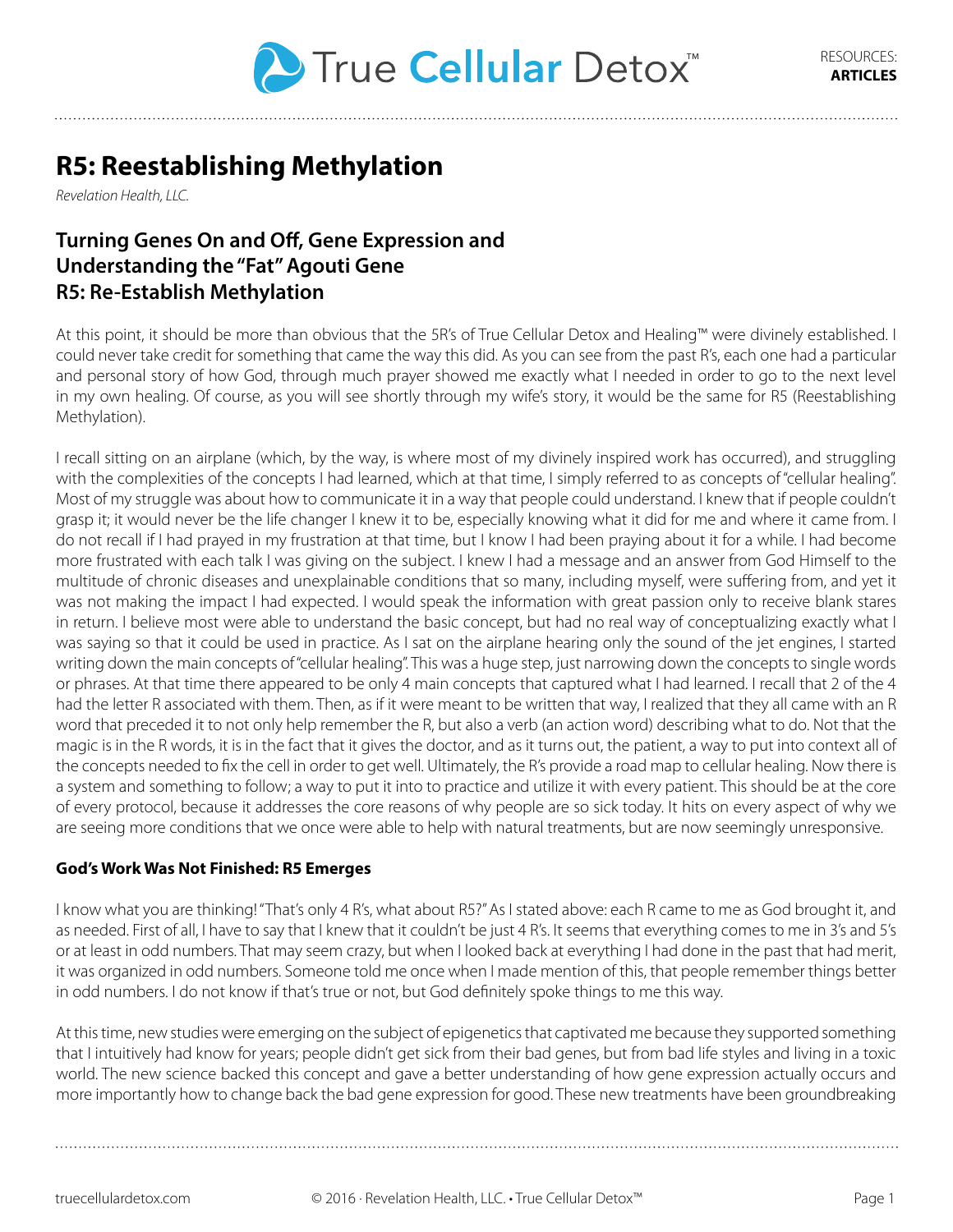

in so many areas of disease. I can testify to my own experience as a practitioner to the growing number of cases that do not respond to protocols that had previously helped so many; I know many of you reading this can relate. One of the things I learned from this research is that you can have the best protocol, diet and intentions, but if a bad gene of susceptibility is turned on and expressing an unhealthy condition, it must be turned off for true healing and a lasting change.

A stressor of any type can turn on a bad gene, and oftentimes, it gets triggered during emotionally stressful times such as divorce, separation, the death of a loved one etc. Even physically stressful times like pregnancy, can trigger a gene that begins expressing its ugliness in the form of hormone problems and even sudden weight gain. Many thyroid and autoimmune conditions start shortly after pregnancy and will not resolve until the gene is turned off. These same conditions can be triggered following a toxic exposure such as amalgam fillings being drilled out without proper protection, or being in a house that develops mold after water damage. How about the one I hear all the time; "this all started after my flu shot" or "my son was normal until he got his vaccinations".

## **Is Your Agouti Gene Triggered?**

The best example of a toxin's ability to trigger a gene is a study that was done at Duke University. The study took identical twin mice and separated the brothers and sisters into two groups and exposed one group of twins to a common toxin found in plastics, cosmetics and many other sources including canned foods. The toxin is called BPA, and is known for its ability to turn on obesity genes. It is commonly referred to as an "obesogen" (a chemical that can causes obesity). The BPA was given to the mice at a dose relative to their size as compared to that of a human. Both groups exercised and ate the same diet. The identical twins given the toxin BPA, despite exercising and eating the same diet as their twin brothers and sisters, became obese because a gene known as the "agouti gene" was triggered. The agouti gene, when turned on, will cause obesity, heart disease and even the hair to turn dry and yellow. Their offspring were not exposed to the BPA, but were born doomed for obesity because their "agouti gene" was turned on from their parent's toxic exposure. They became fat teenage mice despite exercise and the same diet as their thin twins. The best part of the study was they gave the mice something called methyl groups, which methylate DNA to turn off the fat gene. They became thin again and even their new offspring remained thin as well. Methyl groups are part of a product that I utilize with every patient called MORS (Systemic Formulas).

# **Why Most Methylation PRODUCTS DO NOT WORK – Introducing MORS**

MORS is the most complete methylation product available today. The methylation cycle is very complex with many ratelimiting factors that can cause depletion, and MORS is the only product I know that addresses all of them. Using certain active forms of methyl donors that are utilized directly in the cell without being converted to another form, such as methyltetrahydrofolate, is important because many people genetically do not have the enzymes to make the conversion and are predisposed to methyl depletion (this is known as an MTHFR genetic snip). These individuals are also more predisposed to toxic build up and need to take the correct product with the active forms such as MORS. Methyl depletion goes far beyond the inability to detox, but sets up a host of unexplainable symptoms and diseases that is best explained by a principle known as "The Methylation Priority Principle".

#### **"The Methylation Priority Principle": An Answer to the Unexplainable**

Methylation is a process in the body with many responsibilities, one of which is to turn good genes on and bad ones off. If methyl groups are lacking, it leaves greater opportunity for toxins, inflammation and other stressors to trigger bad genes more easily. A researcher and doctor named Dr. Alan Vinitsky theorized that due to the importance of methylation in the body and its multiple functions, there must be a prioritization of the valuable methyl groups it uses in the many life-sustaining functions. I believe his principle and theory are correct. There is a hierarchy of importance in the body for all things needed, and survival is always at the top, therefore your body's innate intelligence will utilize methyl groups for survival first at the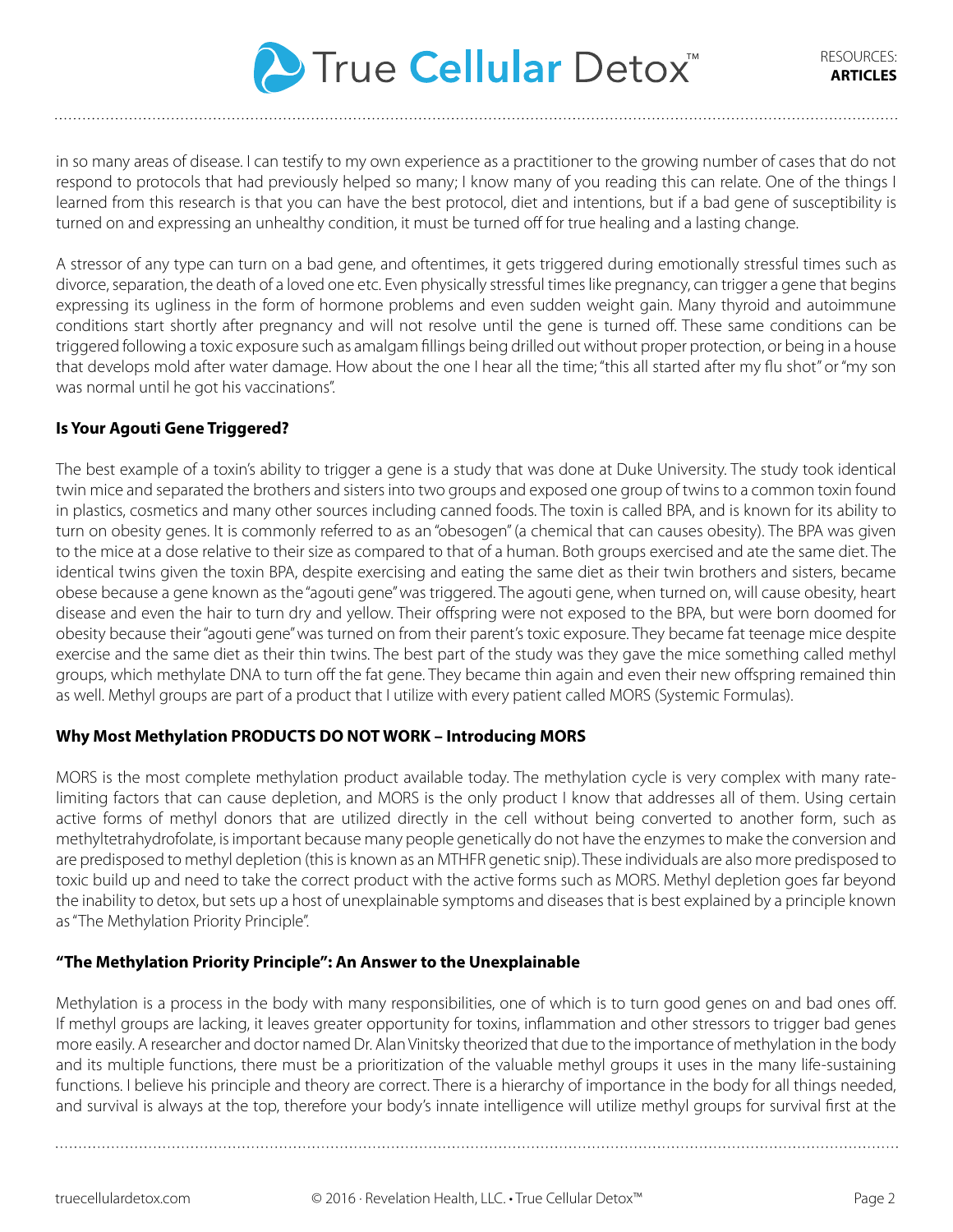

expense of other needs for methylation such as protecting the DNA and gene expression. If methyl groups are lacking, your body will use them first to adapt to stress as a means for survival. For example, it needs methyl groups to activate cortisol and adrenalin (the 2 most important stress hormones) and if there is a lack of methyl groups it will take them away from other uses to activate the hormones needed to adapt to stress. If your body does not adapt to stress it dies, and its greatest priority is to live. The problem is that now the other needs are not met and new problems will arise such as DNA damage (cancer) or genes of susceptibility being turned on. This is a new understanding of how stress can lead to a host of different diseases.

Stress in fact, is the number one way methyl groups become depleted. Remember, your body does not know the difference between stress: whether physical, chemical or emotional. Its response is the same, and its use of methyl groups to adapt to the stress is the same. Yes all of your worrying is costing you valuable methyl groups and putting your DNA at risk. Consider your chemical exposures from toxic personal care products, silver amalgam fillings, non-organic foods, grain-fed meats, city water, vaccinations, the list goes on. Add these stressors together (emotional and chemical), it is no wonder methyl depletion is driving a surge in hormone problems and what we call unexplainable diseases. Even chronic anxiety and depression can be linked to methyl depletion. Methyl groups are needed to turn on the stress response but they are also needed to turn it off. Some people become so depleted due to multiple stressors that they simply do not have enough to turn off the stress response and are left in a heightened stress reaction with ups and downs in cortisol and adrenalin. These individuals not only have anxiety, but also sleep problems and eventually depression.

#### **Hormones, Cancer and Methyl Depletion**

I had said earlier in this article that I learned this information the hard way through personal battles. Unfortunately, I became deeply acquainted with the "methylation priority principle" through my wife's battle. I truly have bled for this information and because this personal battle dealt with my wife's hormones you could say I bled deeply.

When I first met my wife Merily back in college, she was eating the Standard American Diet. I recall looking in her cabinet and seeing peanut butter, Snyder's hard pretzels, and Ramen Noodles. I was stunned by the foods she was surviving on when eating at home. Needless to say, she had the symptoms to go along with her diet. She suffered from multiple hormone problems and severe allergies. I remember her lying in bed every spring and fall for days with cold compresses on her sinuses due to her severe allergies. She would take enormous sized horse pills (800 mg of Motrin in each) just to get through her cycle.

It was clear that if this relationship was to go any further, things had to change and clearly they did. Merily changed her diet and even fasted. Some years later, her allergies and most of her hormone problems had resolved. However, there were some persistent hormone related issues that remained. At one point, odd anxiety, emotions, and even a feeling of being outside of herself had expressed itself out of nowhere.

#### **We Found the Hidden Source of the Problem**

At this point, I decided to check her heavy metal levels because I had suspected her mother to have high lead (the number one source of lead comes from mom). The heavy metal test came back with extremely high levels of lead, just as I expected. This explained the unresolved hormone challenges. I applied what I had learned about True Cellular Detox™ through my own battle with mercury to her high lead levels. By the way, one of my greatest pet peeves is that most doctors, both alternative and allopathic, detox heavy metals incorrectly making it ineffective and worse yet; unsafe. As we removed the lead through the proper protocol, many of her symptoms began to subside. However, some symptoms would come and go, especially once she stopped certain supplements.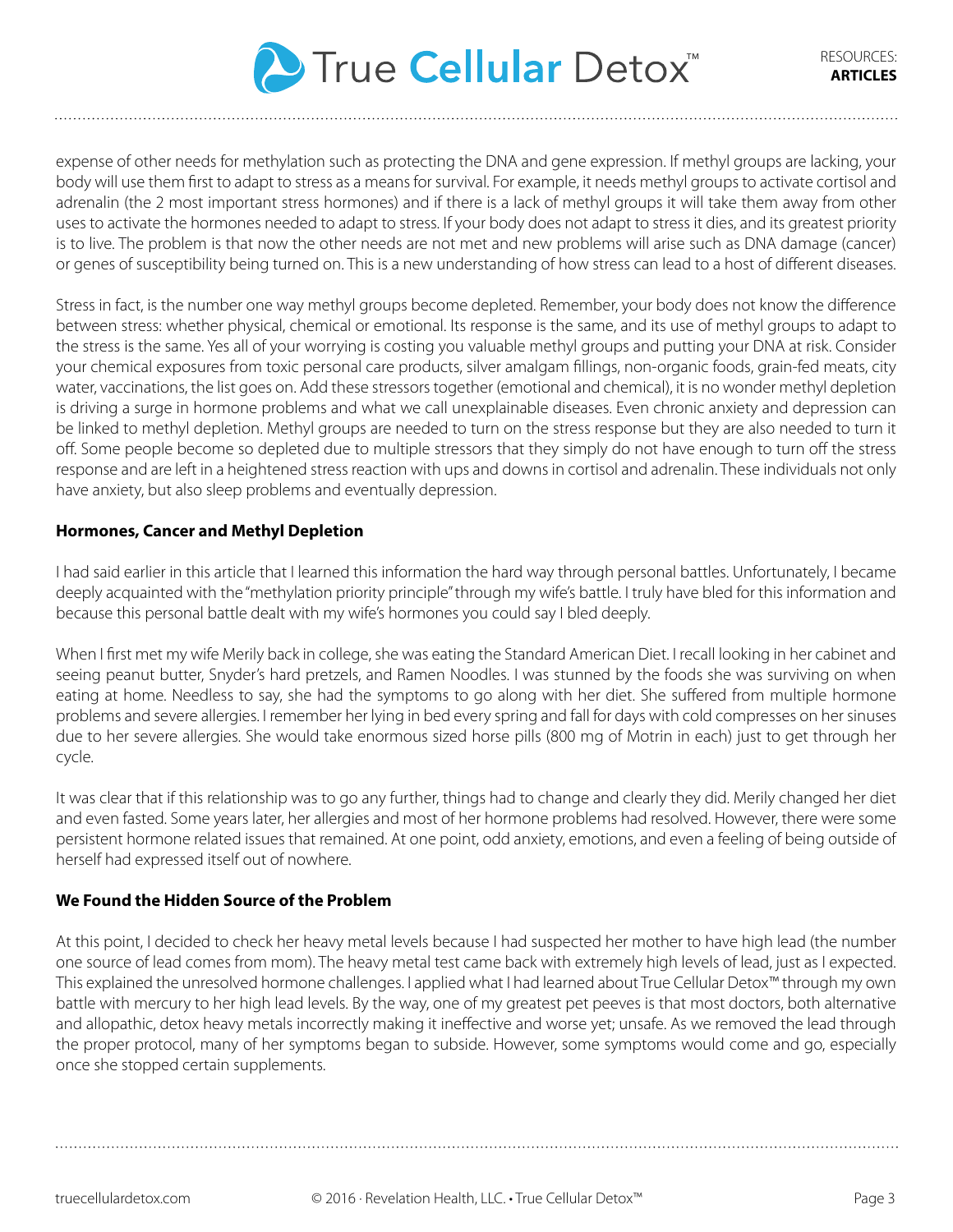

### **This Test Saved My Wife's Life**

This lead me to run a urine 24-Hour Hormone Test, which, in my opinion is the best way to assess hormones and to get a better glimpse of what was going on. By the way, this is the same test that Suzanne Somers attributed to saving her life. I also believe this test saved my wife's life. The test revealed by assessing the 2 phases of estrogen metabolism (the 2 ways your body gets rid of toxic estrogen) that she was heading for an estrogen dominant type of cancer. Unfortunately, most doctors are still looking at "blood estrogen levels" as opposed to urine to determine the risk for estrogen related cancers. The 24-Hour Hormone Test (urine collection) utilizes the new research on assessing the ratio of good to bad estrogen metabolites (Phase 1 Estrogen Metabolism), and the body's abilities to attach a methyl group to toxic estrogen and remove it from the body (Phase 2 Estrogen Metabolism). My wife was in the red zone on both. She had become severely methyl depleted because of her elevated lead levels. Her body was prioritizing the use of methyl groups to deal with the stress of toxic lead at the expense of getting rid of bad estrogen. No doubt this also turned on some bad genes, which was causing some of the new symptoms as well. We were able to up her methylation and with the release of the new product MORS some time later, her symptoms resolved. More importantly, she didn't end up like her mother, which is still a lesson that I hope those reading this hear clearly.

#### **This Lesson That I Pray You All Hear**

Merily's mom was diagnosed with breast cancer in her 50's and did the typical lumpectomy and radiation treatments. I told her then that she needed to get to the cause of why she got cancer in the first place but my advice fell on deaf ears, especially after her treatment was considered a success and she was now considered cured. After 5 years of being cancer free, the word "cured" can be used. Unfortunately, the statistics show a high return rate of another estrogen type of cancer around the ten-year mark. Right around that ten-year mark of being "cancer free" or "cured", she was then diagnosed with stage 4 uterine cancer (the worst kind). She once again did the standard treatments and never did get to the cause (high lead causing methyl depletion and the build up of toxic estrogen) and she died two years later. It was so sad to watch, but her faith in Jesus Christ came shining trough in her battle. That part was beautiful to watch and was an amazing testimony to all of those who knew her. We watched her faith transform and her profession of Christ as her Savior was never more evident. My wife or I could say and have, "what if she would have taken the 24-Hour Hormone Test, taken MORS and detoxed the lead?" Would she still be here? I don't know, but perhaps God's greater purpose was her testimony in the end to those who watched in utter amazement as she departed this world with grace and love…something that she struggled with while living out her own challenges. This life lesson has made me that much more bold about this topic and has allowed me an even greater passion to transform more lives… that is absolutely for certain. I pray those reading this article will learn from our personal story and take action before it is too late. This epidemic is massive and growing and too few are speaking about the true cause when the science behind it is so strong and clear.